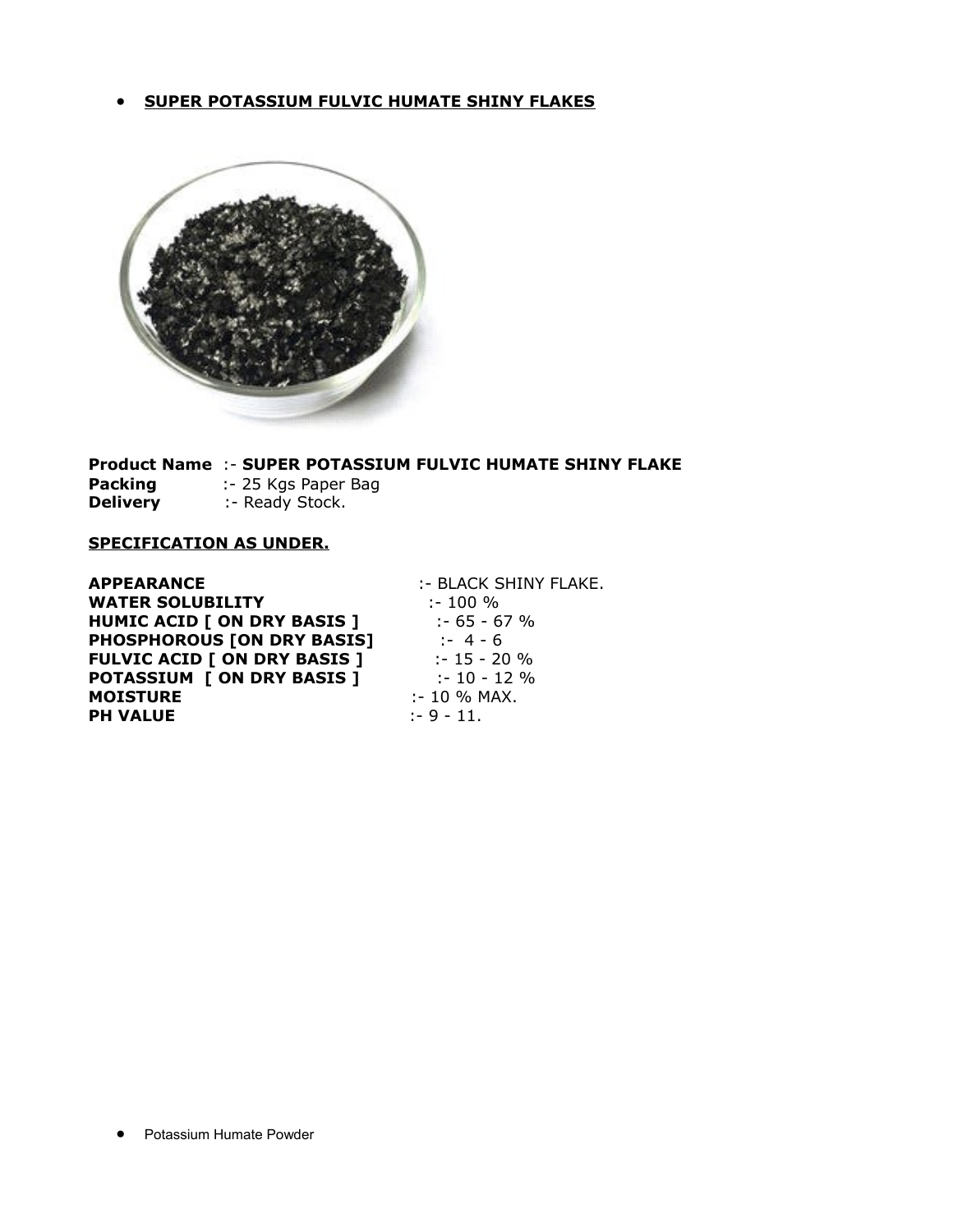

#### **Product Description**

Huge industry experience and immense domain expertise helps our firm to offer **Potassium Humate Powder**. This powder is potassium salt of humic acid, that is made from the qualitative leonardite. Offered powder possess special chemical characteristics that make it suitable for use a reliable potassium fertilizer and other applications. Owing to its positive effects on both soil as well as plant, this **Potassium Humate Powder** is widely used in agriculture sector for plant growth without affecting the soil fertility.

### **Other details:**

| • Product Name           | :- Potassium Humate Powder90 % |
|--------------------------|--------------------------------|
| $\bullet$ Packing        | :- 25 Kgs. Plastic bag         |
| $\bullet$ Stock          | :- Ready Stock                 |
| • Payment Term           | :- Advance                     |
| • Minium Order Quantity  | :- 100 Kgs.                    |
| <b>Specification:</b>    |                                |
| 1) Humic acid Dry Basis  | :- 62-67%                      |
| 2) Potassium Dry Basis   | :- 11-13%                      |
| 3) Fulvic Acid Dry Basis | :- 7-10%                       |
| 4) Water Soluability     | :- 91% Min.                    |
| 5) PH Value              | $: -9-11$                      |
| 6) Mesh Size             | :- 80-120 Mesh                 |

7) Appearance :- Black Powder

3) Seaweed Extract Fine Powder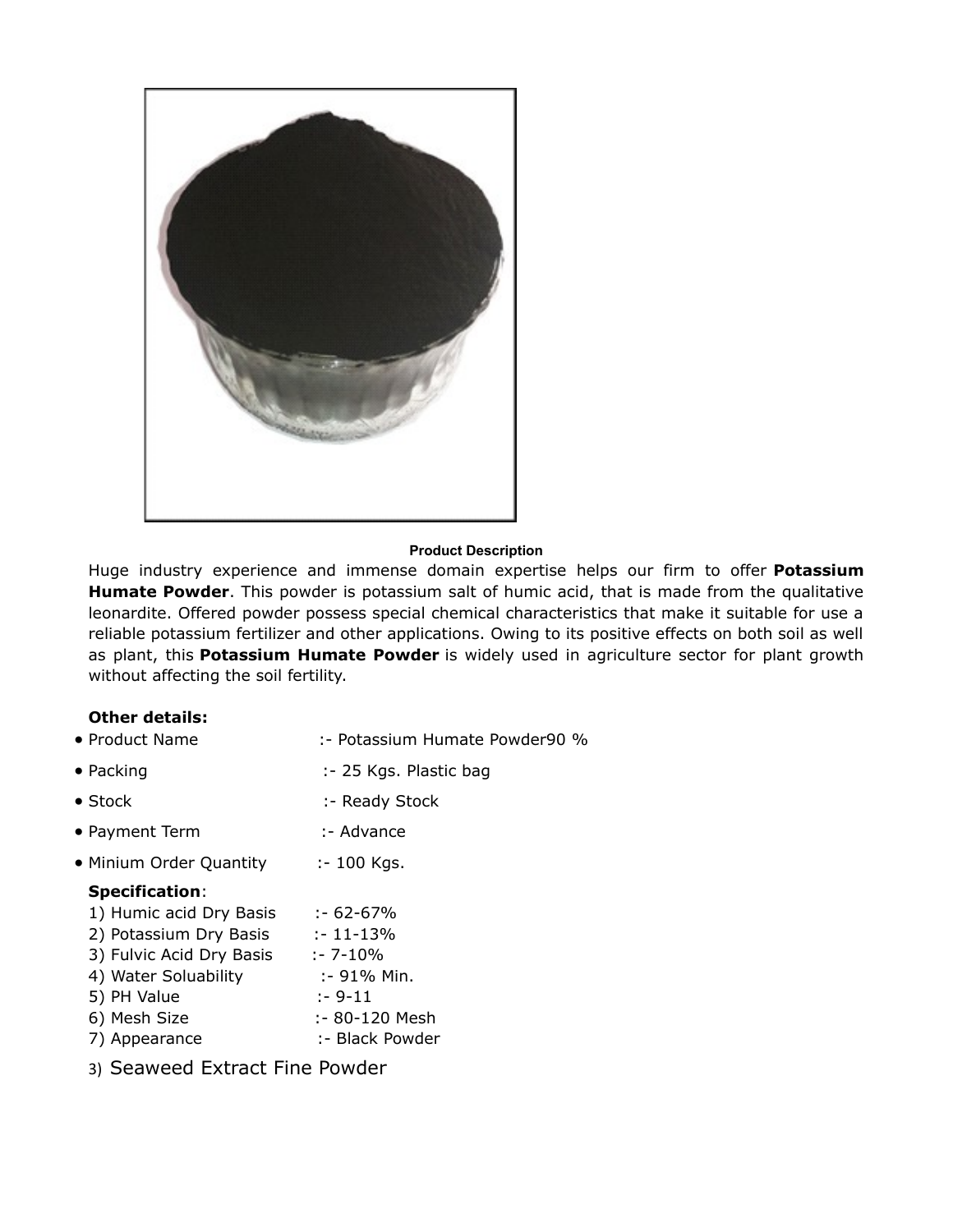

#### **Product Description**

We offer **Seaweed Extract Powder**, which is extracted using non-toxic, 100 % natural and fresh ascophyllum nodosum. It is used a reliable fertilizer for different crops in order to enhance the crop production. Offered product is highly enriched with different ingredients like cytokinins, auxins and gibberellins that make it highly suitable for growth enhancer of different plants. Our clients can avail the offered **Seaweed Extract Powder** with assurance quality and timely delivery at their premises.

#### **Other details:**

- Product Name :- Seaweed Extract Powder
- Packing :- 20 Kgs. box pack.
- Stock :- Ready Stock
- Payment Term :- Advance
- Minium Order Quantity : 20 Kgs Box.
- Rate :- Rs.270-290 Per kgs.

### **Specification:**

| 1) Alganic Acid                       | $: -18 - 21%$  |
|---------------------------------------|----------------|
| 2) Nitrogne                           | $: -3 - 5%$    |
| 3) Phosphorous                        | $: -2 - 4%$    |
| 4) Potassium                          | $: -18 - 21%$  |
| 5) Cu, Fe, Ze.,                       | $: -1 - 2\%$   |
| 6) Water Soluability                  | $: -100\%$     |
| 7) PH Value                           | $: -8-9$       |
| 8) Appearance                         | :- Black Flake |
| 9) Organic Matter Dry Basis :- 50-55% |                |

4- Amino Acid Granular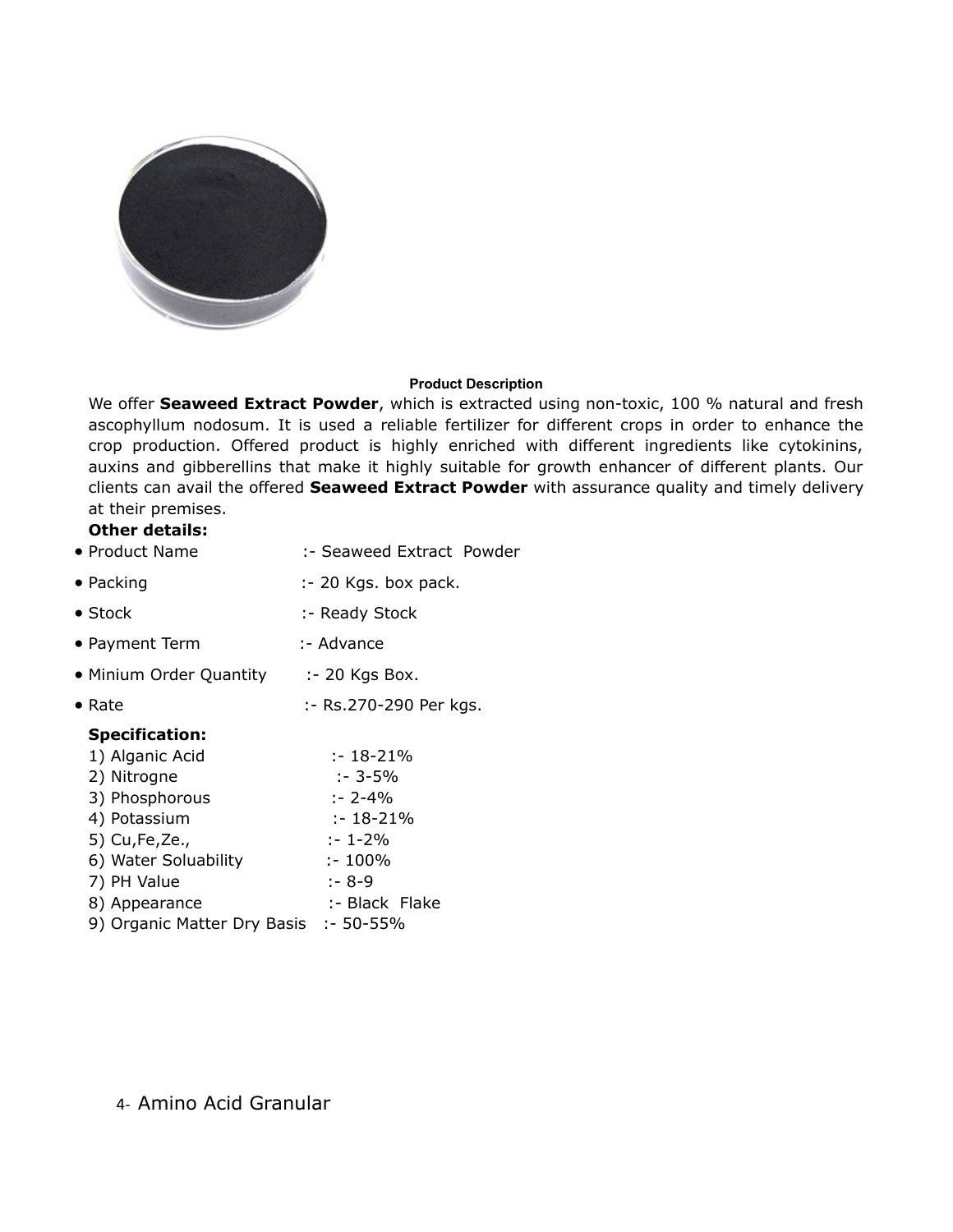

# **Specifications:**

| <b>ITEM</b>                           |            |  |
|---------------------------------------|------------|--|
|                                       |            |  |
| Organic matter                        | 30.0% min  |  |
| Humic Acid                            | 15 % min   |  |
| Seaweed                               | $10\%$ min |  |
| Amino Acid                            | $5%$ min   |  |
| Microelement (Cu, Fe, Mn, Zn, B etc.) | 1% min     |  |
| PH value                              | 7-8        |  |

· Humic Acid Granular



# **Specifications:**

| ITEM                       | <b>STANDARD</b>   |
|----------------------------|-------------------|
| Humic acid (dry basis)     | 50.0% min         |
| Organic matter (dry basis) | $60.0\%$ min      |
| $C.E.C$ (dry basis)        | $ 1.8$ mmol/g min |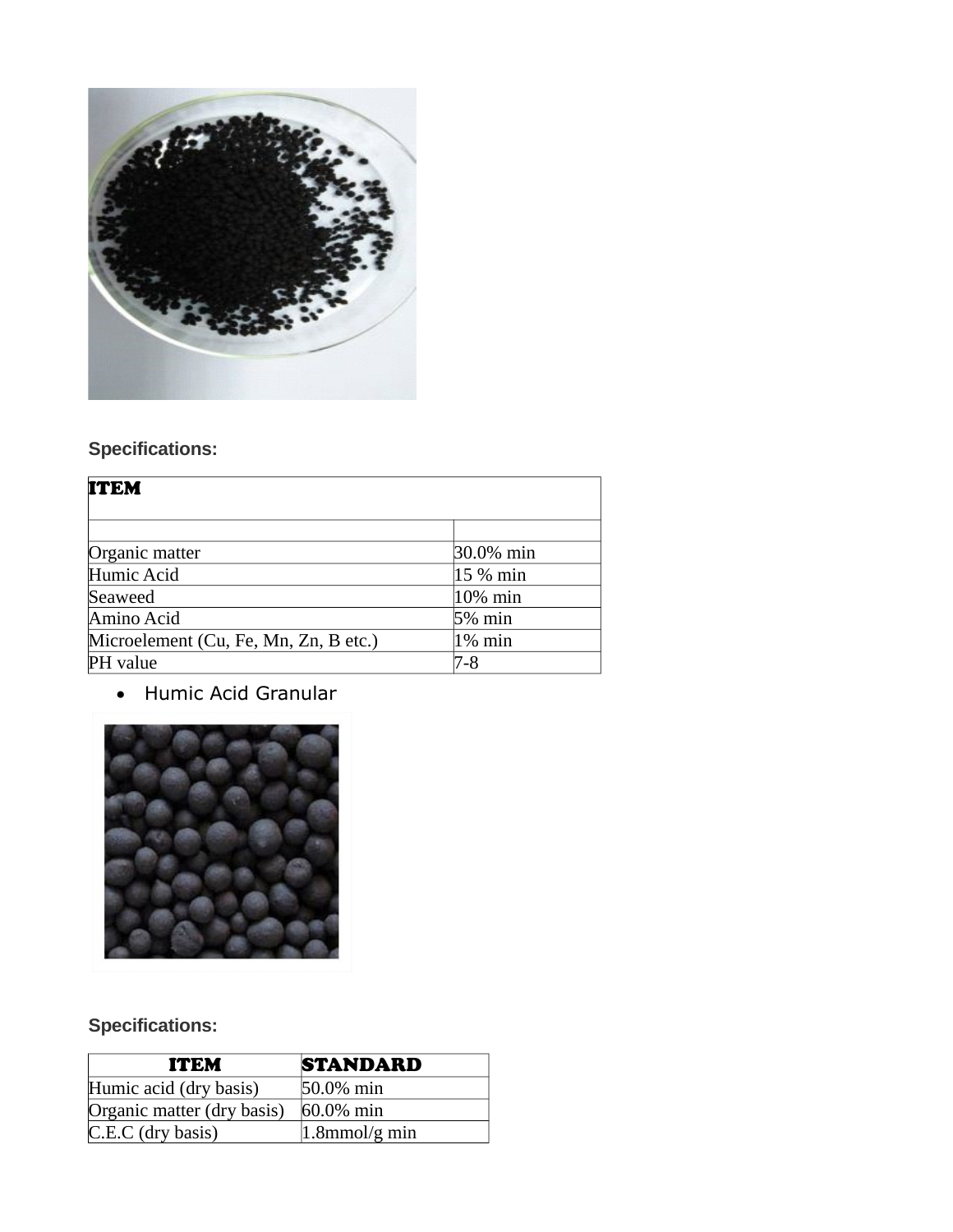| P <sub>F</sub><br>Value              | -6.0<br>−.<br>ັ |
|--------------------------------------|-----------------|
| ppearance<br>$\mathbb{A} \mathbb{p}$ |                 |

· Humic Amino Shiny Balls Black



### **Specifications:**

| <b>ITEM</b>                | <b>STANDARD</b>   |
|----------------------------|-------------------|
| Humic acid (dry basis)     | 70.0% min         |
| Organic matter (dry basis) | 80.0% min         |
| $C.E.C$ (dry basis)        | $3.0$ mmol/g min  |
| <b>PH</b> Value            | $4.0 - 6.0$       |
| Appearance                 | <b>Black Ball</b> |
| Size                       | 60-80 mesh        |

· Humic Amino Shiny Balls Brown